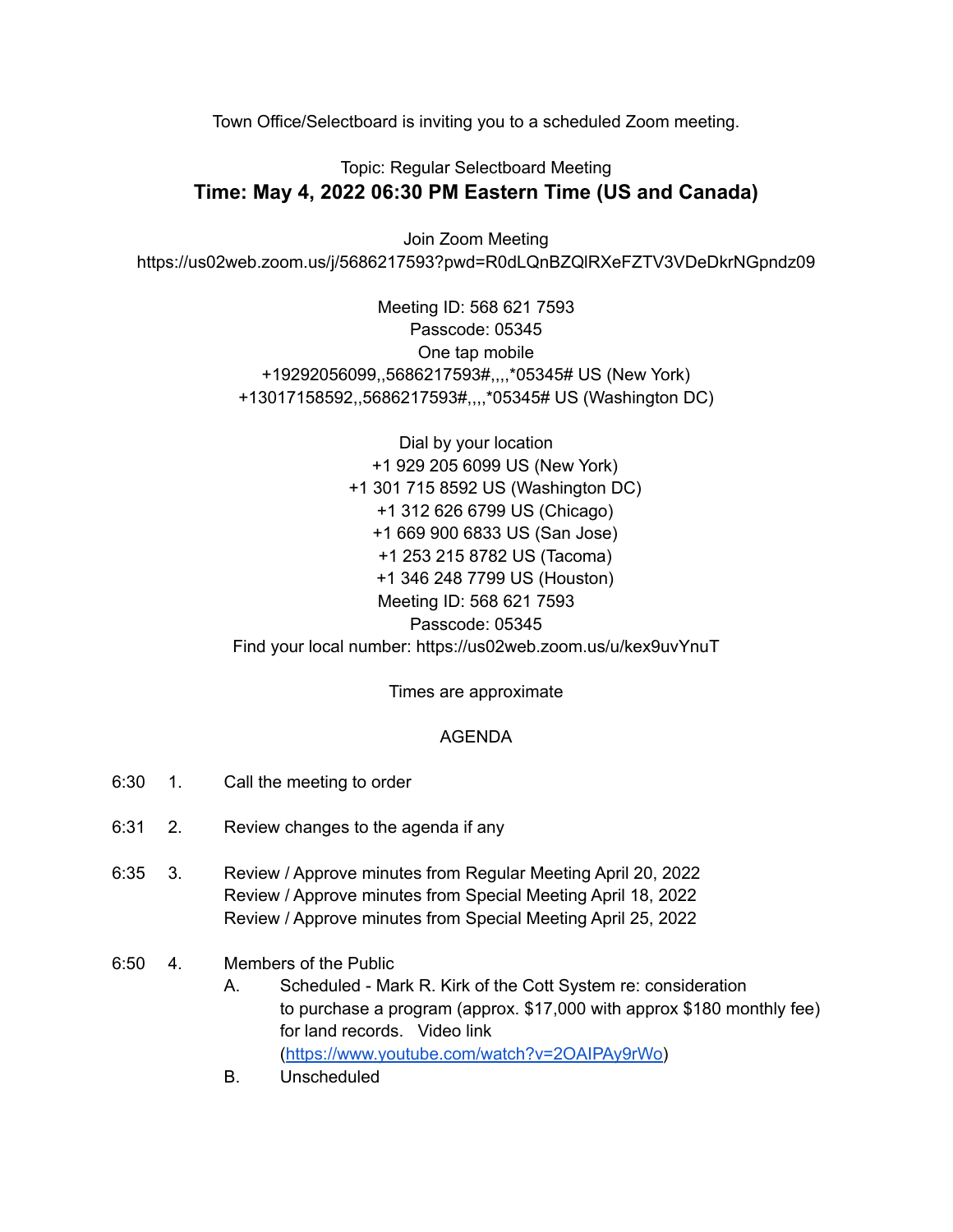- 7:05 5. Old Business
	- A.. Open, review, vote / or table Paving Bid for FEMA repairs
	- B. Open, review vote / or table Paving Bid for Grassy Brook Road.
	- C. Purchase Policy
		- Does the SB wish to change the Purchase Policy regarding accepting electronic bid submission such as email and fax? Discussion / Vote
	- F. Green Up Day
	- G. ARPA Forms submitted on April 29, 2022 with the help of the treasurer Melissa Brown.
	- H. Open Selectboard Seats Discussion
	- I. Administrative Assistance Discussion
- 7:30 6. New Business
	- A. Request for 2 new chairs.
- 7:35 7. Reports and Updates
	- A. Road Supervisor E. Mark Bills
		- 1. Time sheet
		- 2. Culvert Leaf Blower ordered. Pick up TBD Welding project - Newfane Garage
		- 3. Summer calendar for project work Mowing - Culverts - Paving - complete project on Hill Road
	- B. Highways and Grants Stan Noga
		- 1. MRGP Amendment Form and Fee Follow up Discussion about the best process for electronic submission of documents and online payment. Vote to pay 2020 bill due \$240.00
		- 2. TBD
	- C. Town Clerk Report Guy Tanza
		- 1. Any other ARPA related requests from Clerk
		- 2. Dog Licenses
		- 3. TBD
	- D. Town Treasurer Report Melissa Brown
		- 1. April Monthly Budget and Balance Sheets emailed out.
		- 2. TBD
	- E.. Selectboard Chair Report Dot Maggio
		- 1. Possible absence for the May 18th meeting.
		- No quorum for voting discussion
		- 2. tbd
	- F.. Building Commissioner Report Bruce Mello
		- 1. TBD
	- G.. Any other reports discussions from selectboard members